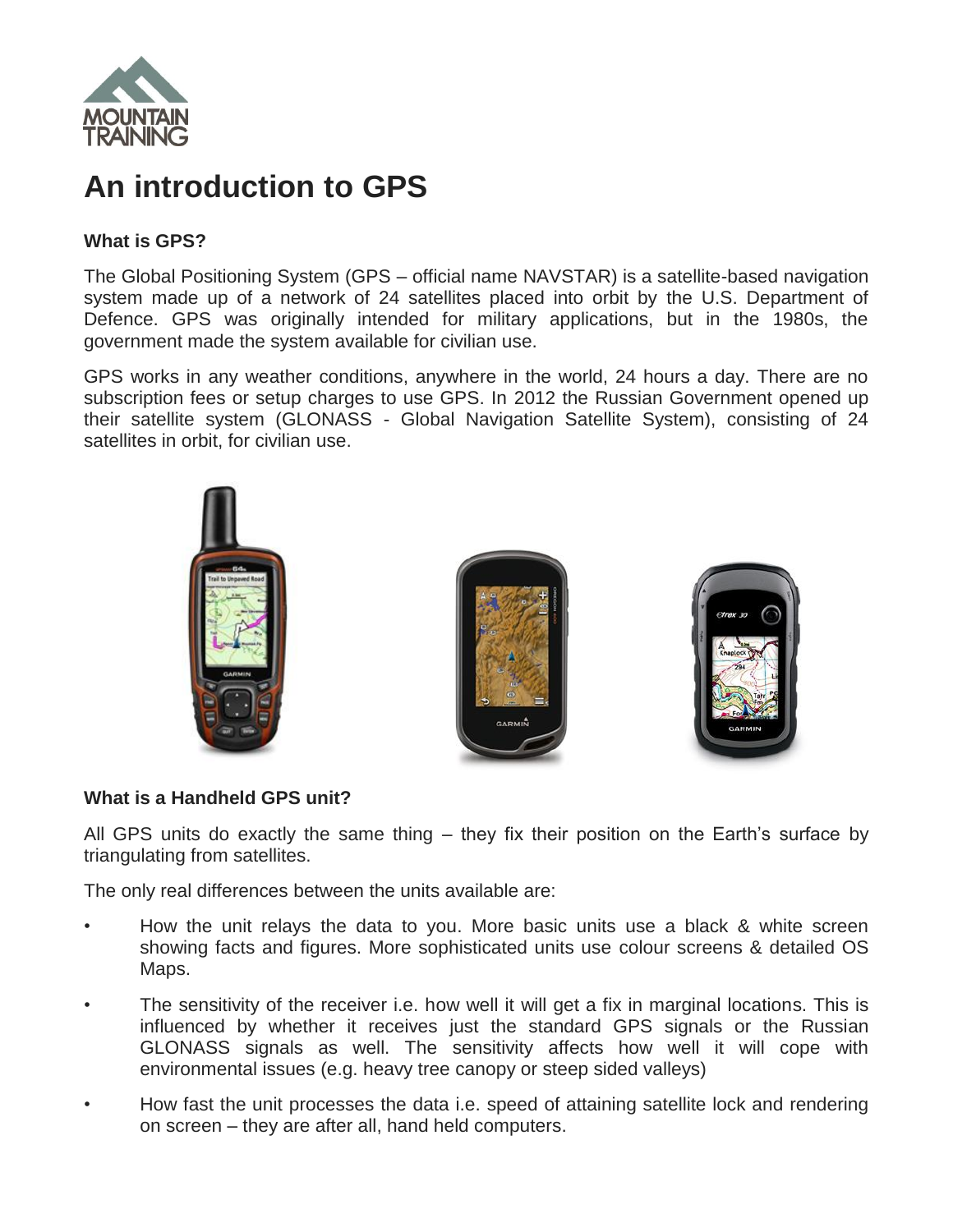# **How robust are they?**

Dedicated GPS devices are ruggedized. Most units are rated to Standard IPX7 - tested for 30 minutes immersion at a depth of 1 meter. This is plenty good enough to put up with Welsh weather !!). They will also put up with the knocks and bangs that life in the mountains tends to bring.

Depending on the model of GPS unit they may have button based interfaces, or on many modern devices "Touch Screen" interfaces, much like modern smart phones with the associated "Pinch" and "Swipe" motions. There is no RIGHT or WRONG when it comes to which interface you prefer – some people are more button orientated, whilst some find the touch screen interface more intuitive. A common misconception is that "Touch Screen" cannot be used with gloves on. This is not necessarily the case, as a stylus can be used, making it easier to use with very thick gloves on, than a unit with buttons.

#### **Power**

Modern GPS units are very power hungry – constant communication with satellites drains batteries quickly. Most units will give the user at least 15 hours continuous use on one set of batteries. Most GPS units designed for the hills can be powered by AA batteries. Some may be able to take dedicated rechargeable battery packs as well. AA batteries are generally to be preferred; as they are easily replaced (you can always have a spare set in your pocket). The best thing to run modern GPS units on is NMIH Batteries with a high milliamp capacity (2000 mA or more). These can be recharged quickly, sometimes up to 1000 times.

# **Country Compatibility**

Most units available will provide a very accurate location to the user, with accuracies of 3 metres on the ground now not uncommon. (For use in the UK it is essential that the unit can provide a location in British National Grid – this will normally be a 12 figure reference. Units can normally provide references in formats suitable all over the world (Longitude & Latitude, or more obscure systems like Borneo National Grid).

Units often have the ability to create "Track Logs" or "Tracks". These can be interrogated to provide data on Distance, Height Gain, Speed, Time and much more. A useful feature can be the ability to "Back Track" a track log (reverse it and follow it back).

# **Route Planning**

Waypoints are pinpoint locations that can be navigated to. These can be added into a unit either on the ground via the units interface, or before you set off, using desktop computer software. Most GPS manufacturers have developed software to help plan routes and transfer waypoints to GPS units.

Single waypoints can be very useful for specific features or locations you may want to find, but when added together they can be used to form a "Route".